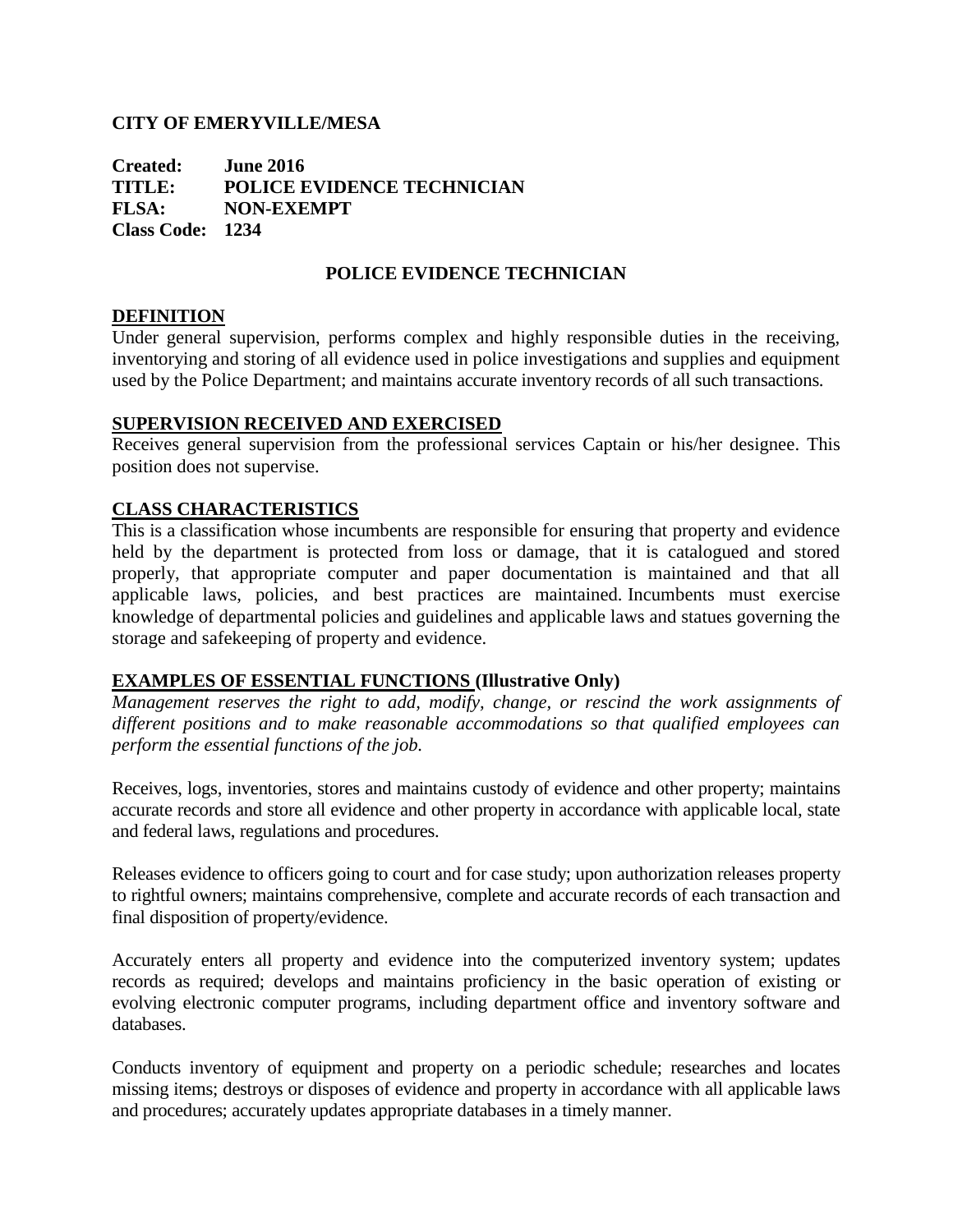Responds to questions from the public and co-workers, over the telephone and in person, regarding the release of property and evidence; assists with booking evidence and property.

Handles, unloads and stores firearms; conduct lawful destruction of weapons as provided by law.

Performs general filing, typing and record-keeping, computer data entry and preparation of written reports as necessary.

Performs related duties and responsibilities as required.

# **QUALIFICATIONS**

# **Knowledge of:**

- Basic operational characteristic, services, and activities of a property and evidence program.
- Methods, procedures, principles, practices, and terminology used in property and evidence handling, recording preservation, storage and release.
- Court procedures regarding the handling and storage of evidence.
- Legal guidelines pertaining to the maintenance and control of evidence.
- Records management and inventory techniques.
- Warehousing and storekeeping principles and practices.
- Office procedures, methods, and equipment including computers and applicable software.
- Occupational hazards and standard safety practices.
- Pertinent federal, state, and local laws, codes, and regulations including those relating to the safekeeping and disposition of property and evidence.

## **Ability to:**

- Learn principles, practices, methods, and techniques of maintaining and processing evidence.
- Learn, interpret, and apply the policies, procedures, and techniques of maintaining and processing evidence.
- Receive, interpret, and apply the policies, procedures, laws, codes, and regulation pertaining to assigned programs and functions.
- Perform a wide variety of duties and responsibilities with accuracy and speed under the pressure of time-sensitive deadlines.
- Perform general clerical work and maintain filing systems.
- Operate modern office equipment, including computer equipment.
- Prepare clear, concise and grammatically correct written reports.
- Meet and deal tactfully and effectively with the public.
- Maintain confidentiality of sensitive information and data.
- Understand pertinent procedures and functions quickly and apply them.
- Work independently with minimal supervision.
- Exercise good judgment, flexibility, creativity, and sensitivity in response to changing situations and needs.
- Communicate effectively, clearly and concisely, both orally and in writing.
- Establish, maintain, and foster positive and harmonious working relationships with those contacted in the course of work.